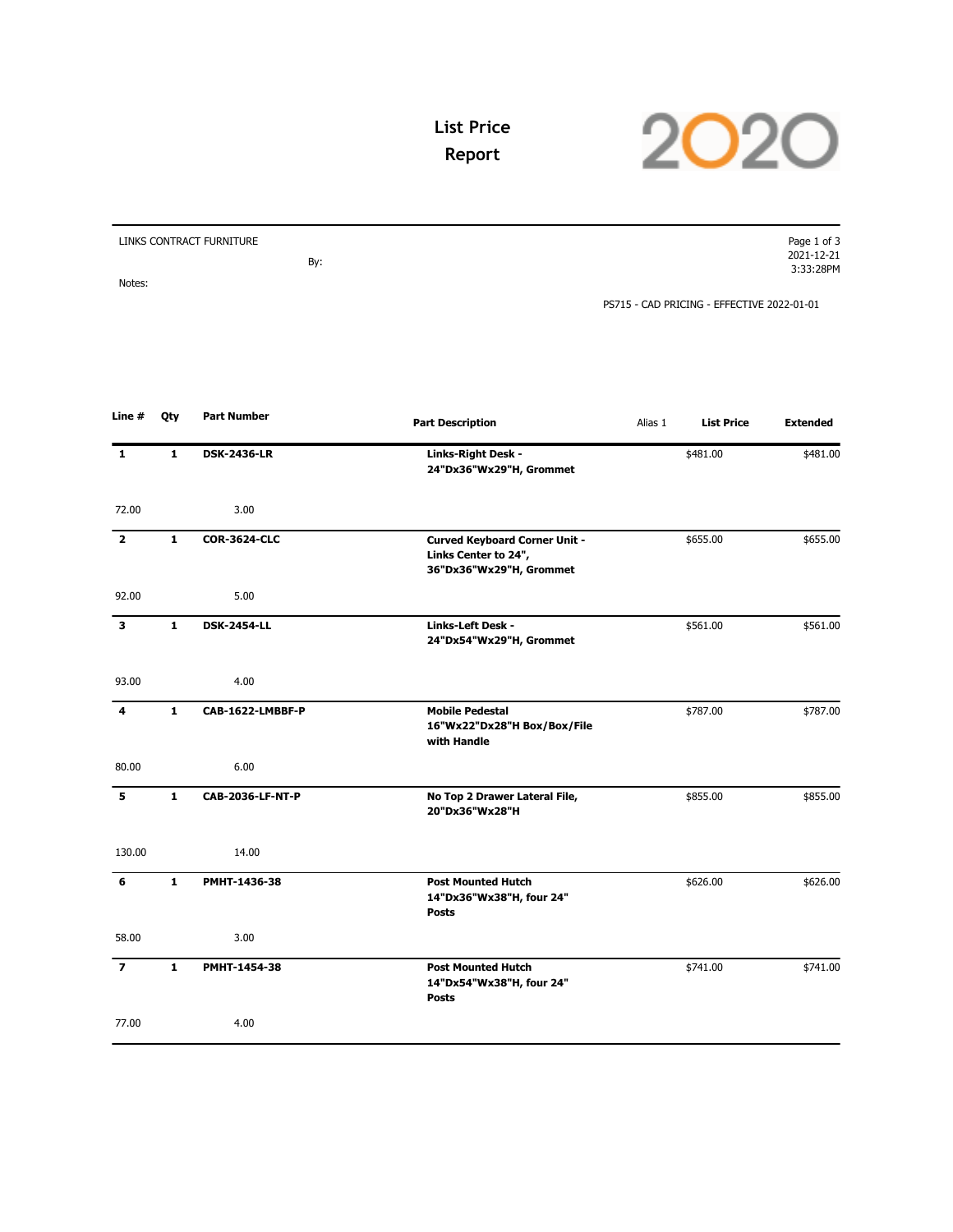| LINKS CONTRACT FURNITURE | Page 2 of 3                                |
|--------------------------|--------------------------------------------|
|                          | 2021-12-21                                 |
| By:                      | 3:33:28PM                                  |
| Notes:                   |                                            |
|                          | PS715 - CAD PRICING - EFFECTIVE 2022-01-01 |

| Line # | Qty          | Part Number       | <b>Part Description</b>                     | Alias 1 | <b>List Price</b> | <b>Extended</b> |
|--------|--------------|-------------------|---------------------------------------------|---------|-------------------|-----------------|
| 8      | 1            | DKT-36-HING       | Two Hinged Doors for 36"<br><b>Hutch</b>    |         | \$183.00          | \$183.00        |
| 13.00  |              | 8.00              |                                             |         |                   |                 |
| 9      | $\mathbf{1}$ | DKT-54-HING       | Four Hinged Doors for 54"<br><b>Hutch</b>   |         | \$264.00          | \$264.00        |
| 19.00  |              | 13.00             |                                             |         |                   |                 |
| 10     | $\mathbf{1}$ | <b>TIL-1236-F</b> | Panel Insert - 12"Hx36"W -<br><b>Fabric</b> |         | \$258.00          | \$258.00        |
| 2.70   |              | 1.00              |                                             |         |                   |                 |
| 11     | $\mathbf{1}$ | <b>TIL-1254-F</b> | Panel Insert - 12"Hx54"W -<br><b>Fabric</b> |         | \$326.00          | \$326.00        |
| 4.00   |              | 1.00              |                                             |         |                   |                 |
| 12     | $\mathbf{1}$ | <b>TIL-12-F</b>   | Tile Filler - 12"H - Fabric                 |         | \$0.00            | \$0.00          |
| 0.00   |              | 1.00              |                                             |         |                   |                 |
| 13     | $\mathbf{2}$ | <b>PST-0018</b>   | Divider Post, 18"High                       |         | \$75.00           | \$150.00        |
| 1.50   |              | 1.00              |                                             |         |                   |                 |
| 14     | $\mathbf{1}$ | <b>TIL-1272-F</b> | Panel Insert - 12"Hx72"W -<br><b>Fabric</b> |         | \$401.00          | \$401.00        |
| 5.50   |              | 1.00              |                                             |         |                   |                 |
| 15     | $\mathbf{1}$ | <b>TIL-1224-F</b> | Panel Insert - 12"Hx24"W -<br><b>Fabric</b> |         | \$212.00          | \$212.00        |
| 1.80   |              | 1.00              |                                             |         |                   |                 |
| 16     | $\mathbf{1}$ | <b>TIL-1236-C</b> | Panel Insert - 12"hx36"w,<br>Crystal        |         | \$223.00          | \$223.00        |
| 2.70   |              | 1.00              |                                             |         |                   |                 |